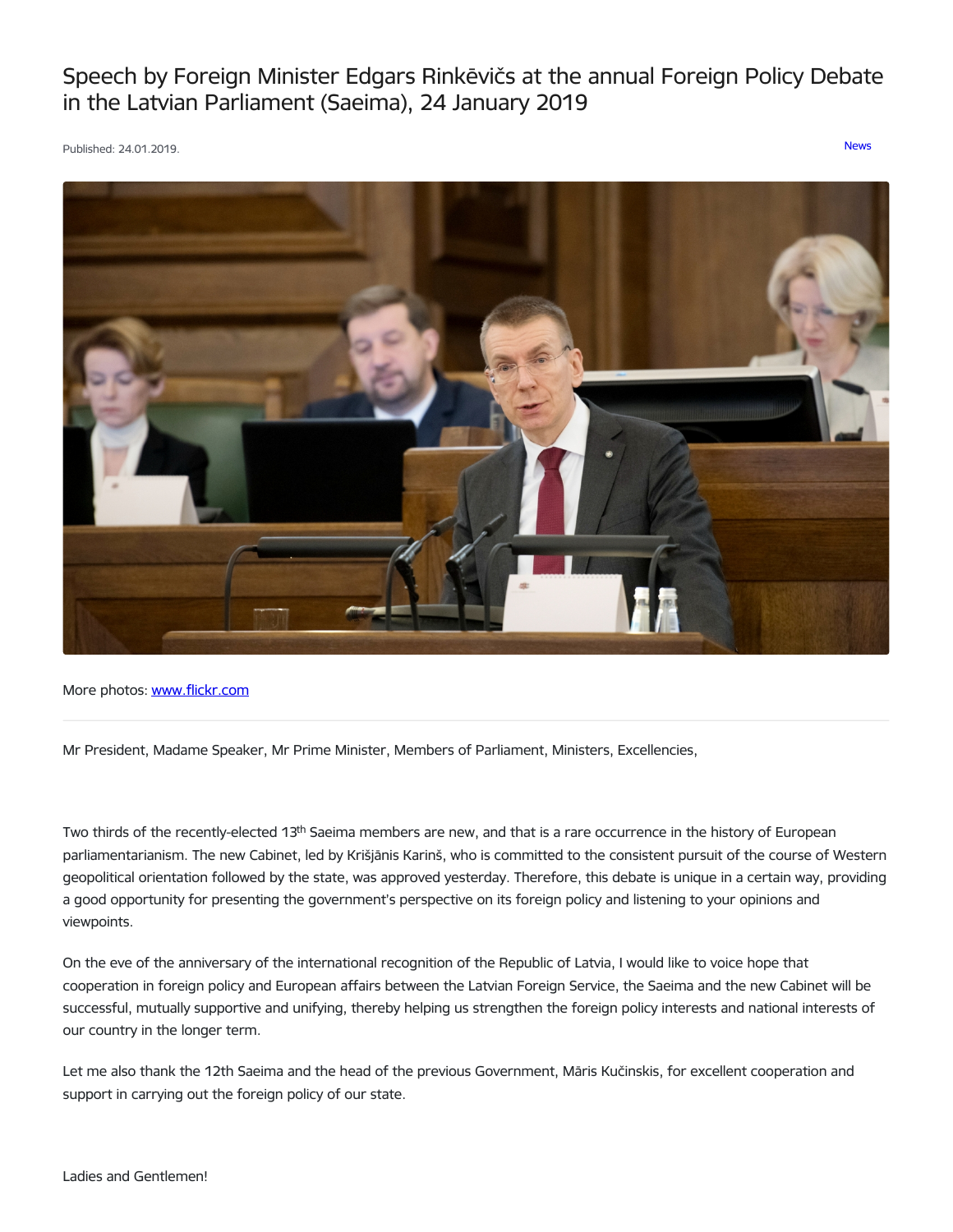The present-day world is not the one depicted in the fairy tales of our outstanding writer, Kārlis Skalbe, where peace and happiness rules over the Land of Peace and Contentment, and everybody has their spoons stuck securely in the clouds. Alongside the rapid advance of the digital age and the openness and transparency of the world we are experiencing great uncertainty in everything that is going on. Uncertainty is pervasive in the global politics too. Even states with strong democracies see the rise of intolerance, aggression and hate speech. The global wave of populism has not subsided, seeking to distort reality and feed society with unsubstantiated illusions, half-truths or even blatant lies. Targeted disinformation campaigns controlled by certain states to influence political processes in other countries are still under way.

This will also be a year of new challenges for the stability of the international system, with new centres of power emerging across the globe. These circumstances can shift the balance of power in a number of regions worldwide.

China's political, economic and military might is rapidly increasing. That leaves a considerable influence not only across Asia and Oceania, but also elsewhere in the world. Islamist fundamentalism is destabilising peace in many regions in Africa and the Middle East. In a foreseeable future, the Middle East will also remain one of the greatest security challenges, which can trigger migration flows and have a direct impact on Europe. The European Union still has not found its role in the Middle Eastern region – its role keeps dwindling, and increasingly reminds us of that of a bystander, someone sitting in the bleachers.

Last year, in the Sea of Azov, Russia demonstrated that it continues its aggression against Ukraine and it continues to flout international law.

The political future of the European Union will be decided by the elections to the European Parliament this coming May, and the appointment of the European Commission. In addition, the European elections see anti-European forces openly announcing their presence already at this point, so that in the case of victory in the elections they could weaken the European Union from within.

It may seem that a period of comparative calm and peace has been established in the Baltic and Nordic region, which is, however, deceptive. When taking decisions on domestic and external policy this year, the word 'security' will be of paramount importance. The concept of security is related to the complicated geopolitical security in our immediate neighbourhood, including several Eastern Partnership countries.

The solution of the issue of an uncertain future after the United Kingdom leaves the European Union on 29 March is still obscured by a thick London fog. The internal and external turmoil of a new European Union stirred by domestic political processes in several Member States, including departure from the rule of law and vital democratic norms as well as the course of negotiations on the EU's Multiannual Financial Framework for the next period and the emerging migration risks do not add to the overall security in present-day Europe.

Exactly because of that, parliamentary democracy is an essential instrument for the protection of Latvia's interests. Enhancing the NATO presence, drawing up of the Multiannual Financial Framework, support for the territorial integrity of Ukraine, and respect for human rights are among the issues where input from the Members of Parliament is particularly needed this year. Your meetings and discussions and exchanges with parliamentarians of other countries, members of governments and leaders of international organisations form a significant share in the overall protection of Latvia's foreign policy interests.

## Ladies and Gentlemen!

Latvia's foreign policy is rooted in the values enshrined in the Satversme (Constitution) of the Republic of Latvia, which honours human dignity, respects human rights and freedoms that are characteristic of every modern and democratic state. Latvia's foreign policy is a foreign policy of balanced interests. And it is not implemented on a whim.

Those circumstances also determine Latvia's priorities in its foreign policy and the tasks for the Foreign Service in 2019.

The mission of Latvia's foreign policy remains unchanged – to safeguard the welfare and the external security of people living in Latvia. This is the principal priority of Latvia's foreign policy.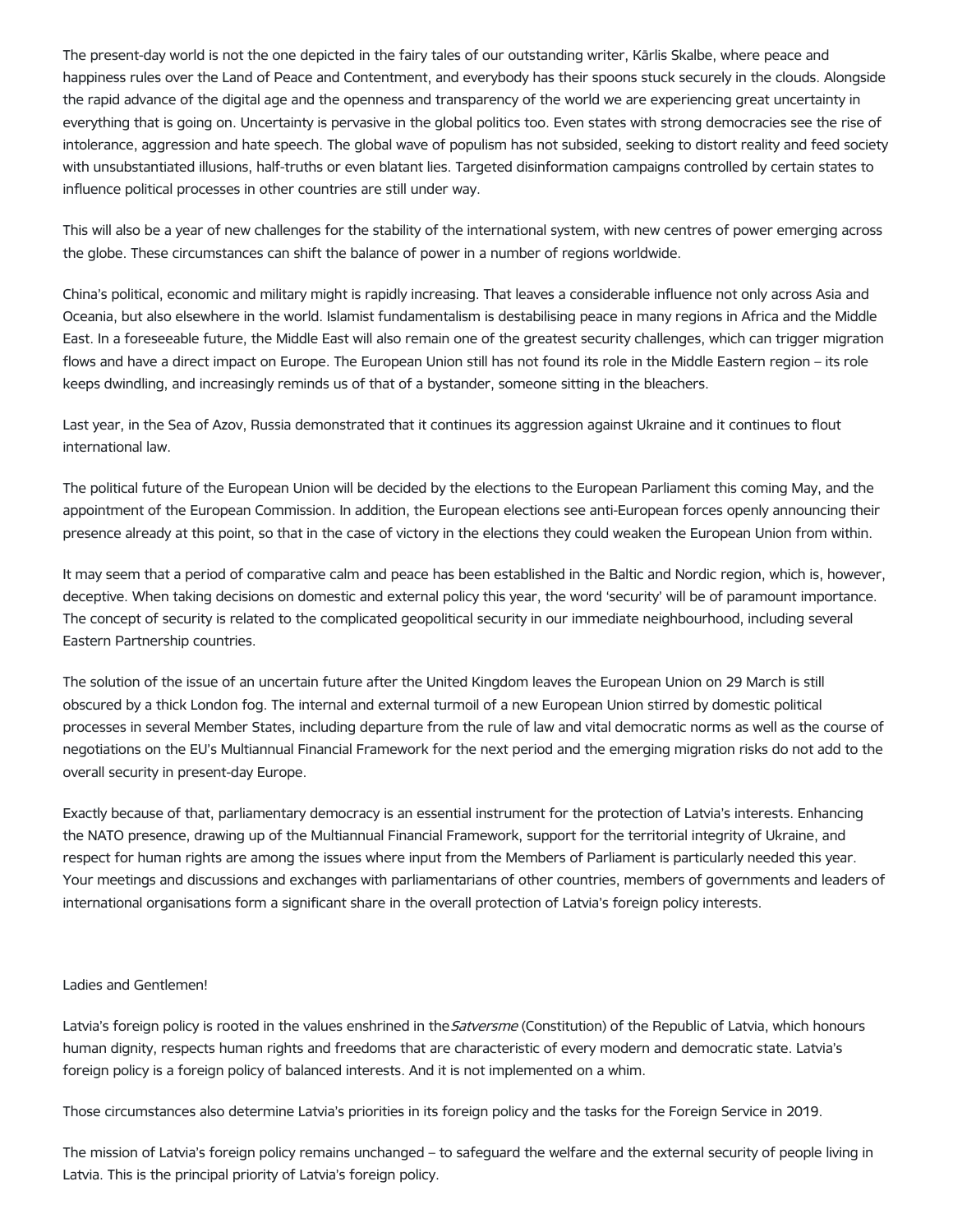Therefore, first and foremost, Latvia will continue to strengthen its internal and external security, standing up for the preservation and development of the current international system.

Secondly, Latvia actively advocates a united and secure European Union after the withdrawal of the United Kingdom. This will be done on the basis of the Baltic and Nordic cooperation format, which is a strategically important source of Latvia's economic prosperity and security.

Thirdly, our country will continue strengthening the Trans-Atlantic link, which is rooted in relations between Latvia and the North Atlantic Alliance and close bilateral relations between Latvia and the United States of America and Canada.

Fourthly, we will support Latvian companies to assist them in exploring new export opportunities and entering new markets, thereby helping them harness foreign investments.

Finally, by utilizing the Diaspora Law, the connection with the Latvian community abroad will be strengthened through assistance to the diaspora organisations.

## Esteemed Members of Parliament!

Ever since the restoration of Latvia's independence, the Government of Latvia and the diplomatic service have ensured security and partnership for Latvia in the international system. Regrettably, the international system in which Latvia's statehood was reborn is often challenged these days. The prevailing balance of power, rooted in the understanding of the international community and the unquestionable character of international obligations and rights, is waning.

Latvia is a member of a number of international organisations; this, however, does not imply an immediate solution to all problems we are facing here at home. In the contemporary world, Latvia must be prepared to respond swiftly to changes in the situation, and the country should endeavour to support the preservation of the existing international system and principles.

The United Nations was the first international organisation that Latvia joined having regained independence. The UN and its bodies have been rightly criticised for failure to ensure peace and human rights in the world. Nevertheless, the UN is the main safeguard of international law.

Latvia has not yet been elected as a non-permanent member of the UN Security Council. The Security Council is the most influential forum of multilateral negotiations on a global scale. Latvia deserves global visibility and influence. And in this regard, with the aim of strengthening Latvia's national security and the ongoing partnerships and building the capacity of its diplomatic service, it is important for our country to assume the post of a non-permanent member on the UN Security Council from 2026 to 2027.

Membership of the UN Security Council offers a country many advantages. Membership of the UN Security Council is tangible proof of a country's sovereignty: only the members of the Council take part in addressing the most vital global security matters. Not only would membership of the UN Security Council bring prestige; it would also raise the country's profile, including in regions and places where Latvia's name is not so familiar. For Latvian businesses, this candidacy could bring practical benefits in the process of finding contacts and promoting their products and services, and the Foreign Ministry is preparing for this.

## Ladies and Gentlemen!

"It's the job that's never started as takes longest to finish". This quote by the English writer J.R.R.Tolkien aptly characterises the chain of events related to the process of the United Kingdom's withdrawal from the European Union, or Brexit. Brexit is a kind of a shadow zone, where uncertainty still reigns. It should be concluded with regret that there are no winners in the Brexit process, and never will be. Nevertheless, Brexit is neither the end of history nor of the European Union.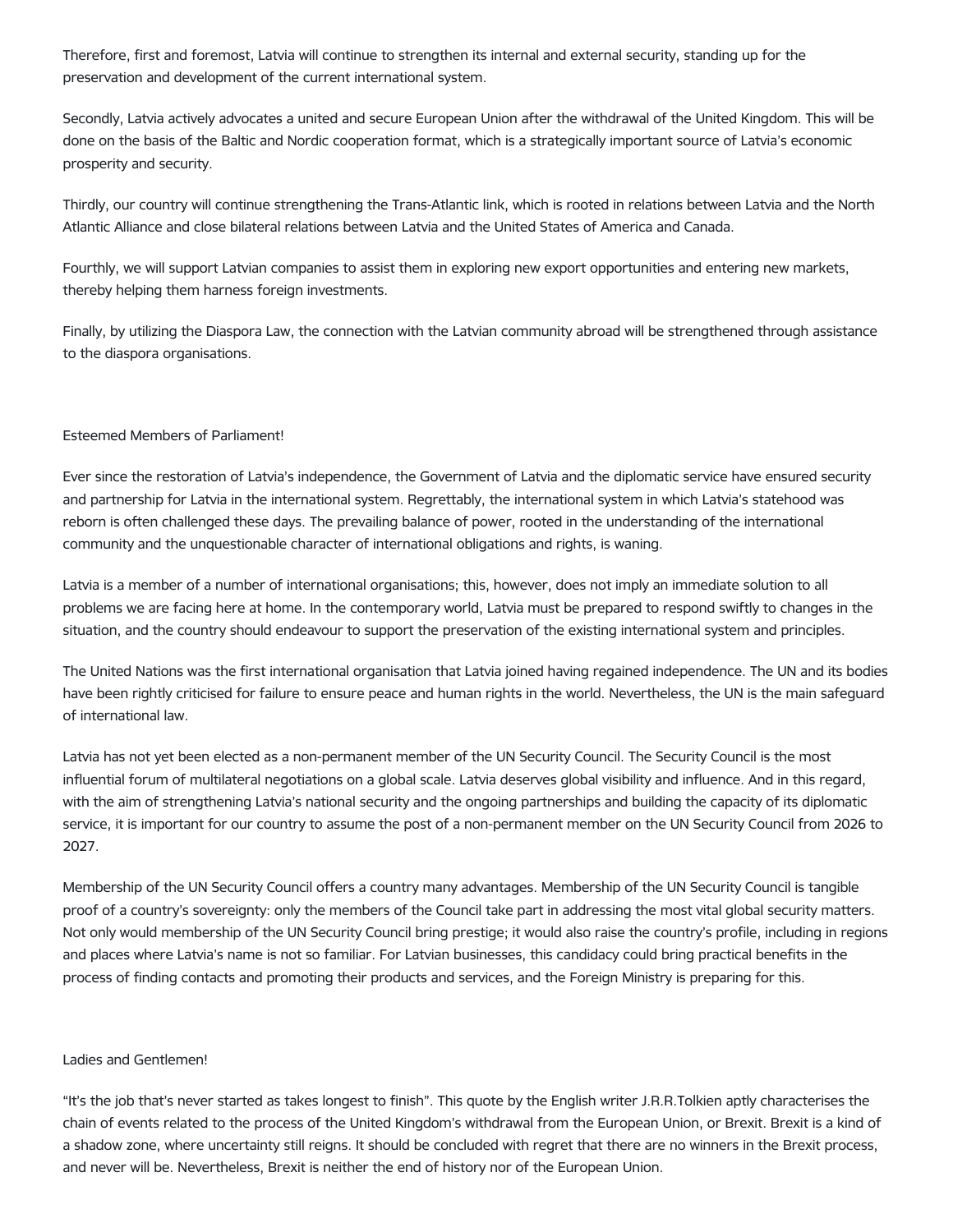The United Kingdom is home to the largest community of Latvian nationals – thousands of people whom we call our own. Latvia, for its part, plays host to over 1000 British citizens, for whom, like before, we will also ensure conditions that are as good as possible and support under all Brexit scenarios. To this end, a Declaration is being drafted at the Saeima on the rights of the United Kingdom's citizens after Brexit. At the same time, Latvia expects an equally favourable attitude by the United Kingdom towards Latvian nationals in the United Kingdom.

Regardless of disagreements on Brexit in the United Kingdom itself, it is important for Latvia that there is a clear agreement between the United Kingdom and the European Union both concerning the withdrawal process and the future relationship, since Britain is and will remain an important cooperation partner for Latvia.

Our countries also have deep and extensive business links and shared security interests – we are unanimous with the United Kingdom in the NATO framework and concerning the countering of threats created by the Russian Federation worldwide. The United Kingdom has deployed sizeable troops in the Baltic Sea region.

Latvia is interested in a continued strengthening of bilateral ties also after Brexit. Therefore, regardless of the outcome of Brexit, we are prepared to cooperate with the United Kingdom at all levels.

## Ladies and Gentlemen!

It is no secret that the European Union has already been operating in a crisis regime for several years, which was also evidenced last year, by the European Union citizens' consultations on the future of the European Union. The principal demand of our people is a strong and united European Union, which we, politicians, should take on as a very strict and concrete assignment.

Regardless of upheavals experienced by the European Union, my hopes lie in a strong future for the European Union! And that is also Latvia's future. Why? There is a very practical reason for that. Only a united European Union can be competitive, and an equal player on the global arena, especially in the global economy and diplomacy. There is no other way forward for the European Union.

A divided and fragmented European Union can only waste its resources. The European Union should further remain united in diversity, and based on strong national states. Under globalisation, the European Union should not split up into small and quarrelsome interest groups.

We must create a strong defence identity for the European Union, an identity that is complementary to NATO capabilities. While committed to support for the strengthening of European defence capabilities, we reject the idea of a European army that would duplicate NATO's functions. We need a firm and uniform European foreign policy. We need a unified European energy policy. We need stable and strong relationship between the European Union and the United States of America.

It must be admitted that the failure of the U.S. and the European Union, and Europe as a whole, to understand one another was largely reminiscent of a domestic quarrel; however, Europe has received much greater support from the U.S. than from any other region of the world on almost all major and fundamental issues.

In addition, Europe and the U.S. are connected by close historical, cultural, political and security ties. I am certain that there is no better partner to the United States of America than Europe, and conversely, the US is the greatest friend to Europe. Europe will remain faithful to the ideals that have placed both the U.S. and European countries amongst the most developed countries worldwide.

Complicated negotiations will continue this year about the European Union's Multiannual Financial Framework for the next period, on which the withdrawal of the United Kingdom is bound to leave a direct impact.

The Brexit agreement will have a direct influence on the planning of the European Union's future budget. However, Brexit should not become the reason for reducing, in a disproportionate manner, the amount of cohesion funding and direct payments under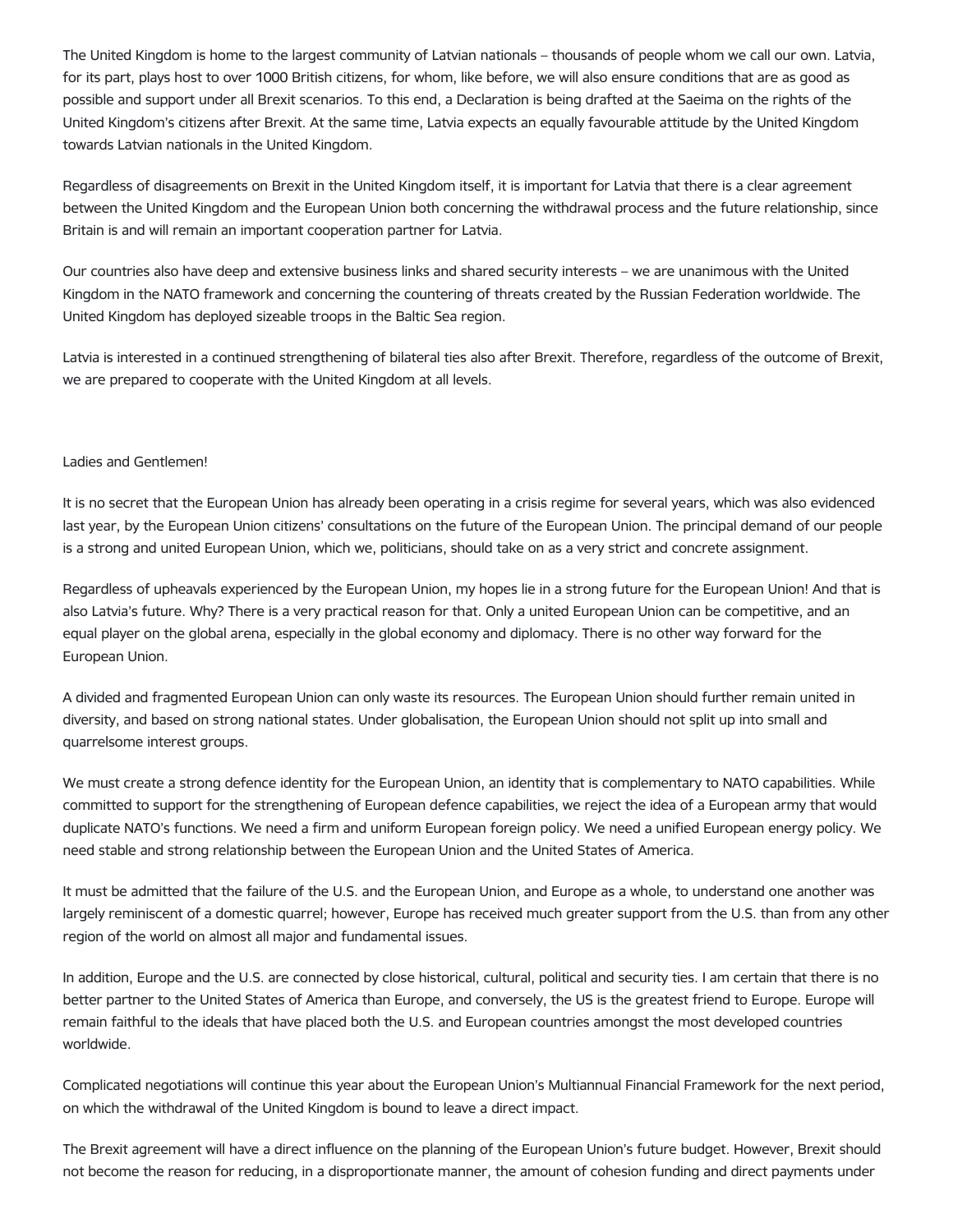the common agricultural policy in the next Multiannual Financial Framework. Latvia finds unacceptable the proposal concerning the common agricultural policy and cohesion policy.

In the agricultural sector, the proposal fails to comply with the commitment made in 2013 on the convergence of direct payments between Member States.

Both in regard to the cohesion policy and in terms of a general principle, Latvia will strongly advocate convergence, or levelling out disparities in the standard of living, to reduce differences among regions in the European Union. And that should remain the main priority in a discussion on the EU's next Multiannual Financial Framework for 2021–2027.

The next multiannual budget must make it possible to carry out our region's largest project -Rail Baltica. European Union policies and funding will also have a crucial role to play in the strengthening of energy security and the development of science and research.

## Excellencies, Ladies and Gentlemen!

This year marks the 70th anniversary of the strongest military alliance globally – NATO. NATO was established when Soviet troops were stationed on the banks of the Elbe River and Germany was split in two. Today's world and new threats are completely different; however, NATO continues to exist also after the Cold War. NATO remains the best defence against political and military blackmail, whichever direction they may come from.

Latvia has been a member of the Alliance for 15 years, actively and by its own example, taking care of the strengthening of collective security across Europe.

In the alliance, the Baltic States are a successful example of streamlining procedures for the movement of the allied forces across the Baltic States within days or even hours if required. Support provided by Latvia as a host country for the allied soldiers from Albania, Canada, the Czech Republic, Italy, Montenegro, Poland, Slovakia, Slovenia, and Spain, which ensure NATO's Enhanced Forward Presence in the Baltic States, is highly appreciated. I would like to thank our allies today for their great contributions to the strengthening of the common security of the Alliance.

The Alliance is facing new security challenges today – the hybrid threat and the risks of cyber security – have considerably increased, and a response must be given to instability both in the Eastern and Southern flanks.

I am convinced that NATO and the U.S. are still connected by common political and security interests, which is the strongest Trans-Atlantic link joining both sides. Security comes at a price. Therefore, Latvia supports a considerable increase in the U.S. military presence in Poland. Steps like these should reinforce both security in the region and across the entire Alliance.

## Ladies and Gentlemen!

The European Union's Eastern Partnership policy is and remains a priority for the foreign policy of Latvia. As regards the countries covered by that policy, our opinion as well as that of other European allies is clear – each of our eastern partners is free to choose its own domestic and external policy course. Latvia will never agree to any spheres of influence in the European continent, which have usually led to bloody conflicts.

The largest Eastern Partnership country is Ukraine, with which we have been building an active political and economic dialogue since the 1990s. Latvia supports Ukraine's aspirations of moving closer to the European Union and NATO.

Russia is unable to accept Ukraine's choice of building its own independent state; consequently, the present year is going to be a difficult one. We have provided all possible support for our Ukrainian colleagues both bilaterally and multilaterally. I would like to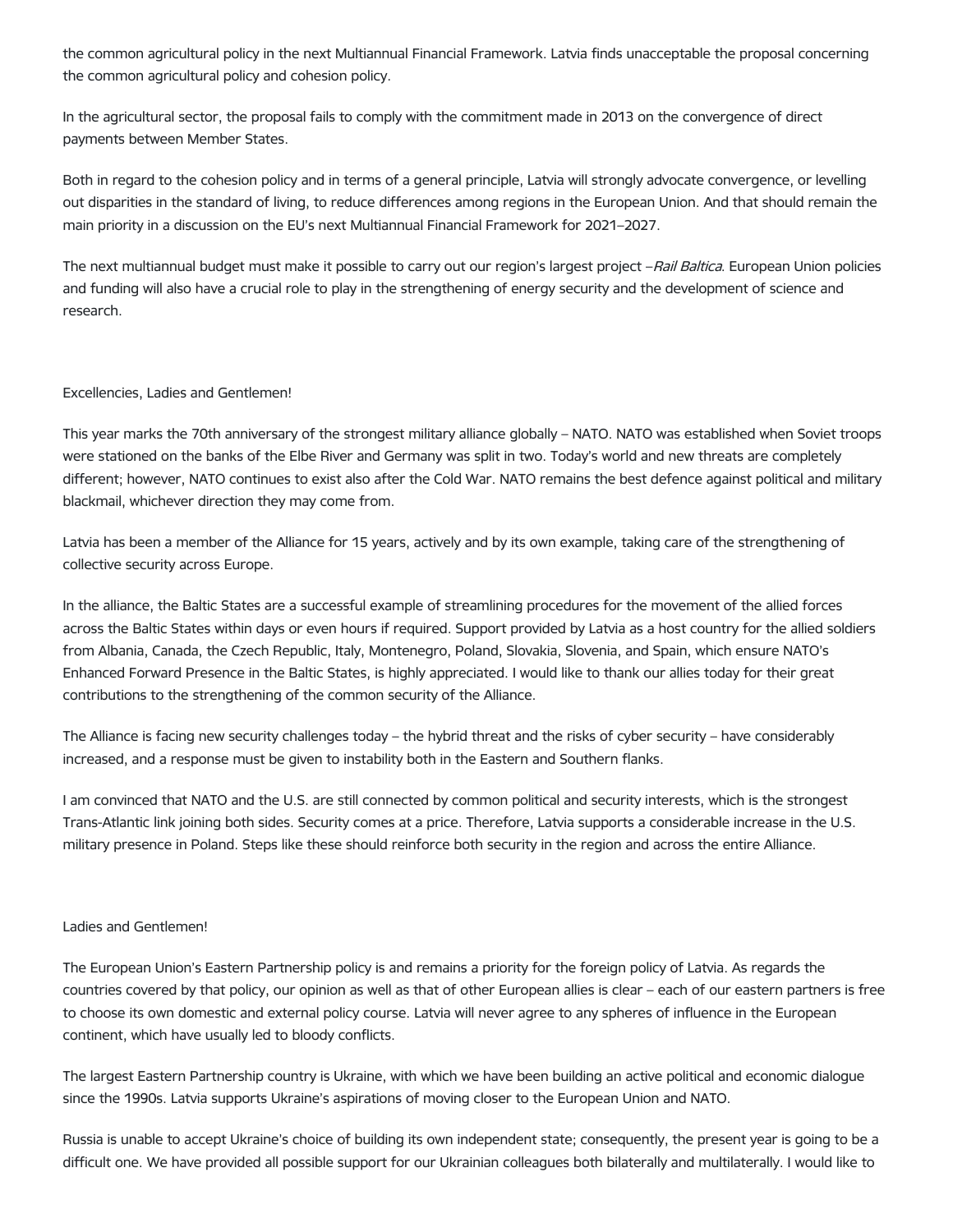highly commend the visit by the Speaker of the Saeima to Ukraine last summer – Ms Mūrniece became the first Chair of a European Member State parliament to visit Donbass – as well as President Raimonds Vējonis, who took part in the commemorative events for the 85th anniversary of the Holodomor.

Latvia will firmly support Ukraine's efforts of restoring territorial integrity of the state and will call on Russia to abide by international law, as well as the release of political prisoners and the Ukrainian sailors which were detained. We will continue putting the spotlight on the condition of Crimean Tatars in the occupied Crimean Peninsula.

Of course, for that policy to be successful, consistent and coherent action is required by all the European allies and the U.S.; therefore Ukraine will still remain on my agenda.

On a positive note, Georgia is firm on its course of Euro-Atlantic integration, with Armenia vigorously following a similar path after a truly free and democratic election. Latvia will continue providing all possible support for their courage and determination to enact reforms.

Latvia rates positively the role of Azerbaijan in the diversification of energy resource supplies to Europe. At the same time, it is essential that a solution be sought to the Nagorno-Karabakh conflict.

Our political dialogue with Belarus is very good, though the economic potential has not been fully unlocked so far, especially in the transit sector. At the same time, Latvia carefully follows the trends in relationship and mutual rhetoric between its neighbouring countries, Belarus and Russia – which have recently been undergoing considerable changes.

In Moldova, a test for democracy and further development of the country will be, to a great extent, the upcoming parliamentary election scheduled for February. As concerns the settlement of the Transnistrian conflict, we hope that, with support from the Organisation for Security and Cooperation in Europe and other international actors, further progress will be made to seek a solution to the conflict with respect for the territorial integrity of Moldova.

## Ladies and Gentlemen!

We have complicated relationship with the Russian Federation. We will never accept Russia's behaviour manifested as violations of the principles of international law and using force against its neighbours. We find the policy of information warfare pursued by Russia unacceptable, since that seeks to undermine the fundamental principles of democracy, human rights and the rule of law.

In my opinion, anyone would be happy to have a neighbour like Latvia, a country which respects freedom and human rights, strengthens democracy and ensures the development of the country. We are interested in cooperation with Russia in the areas where those values and interests coincide. A good neighbour is interested in the prosperity of its neighbour; therefore, we wish Russia to become a democratic and prosperous country which honours international law.

## Esteemed Members of the Saeima!

This year, Latvia holds the presidency of the Baltic Assembly and the Baltic Council of Ministers. The priorities we have set are the strengthening of security in the region, the development of regional connectibility, and the protection of common interests in the European Union. Latvia will draw other countries' attention to the problems of pollution of the Baltic Sea basin, plastic waste having emerged as one of the greatest threats to the Baltic Sea basin ecosystem over the past decade, which calls for an immediate solution to mitigate the threat.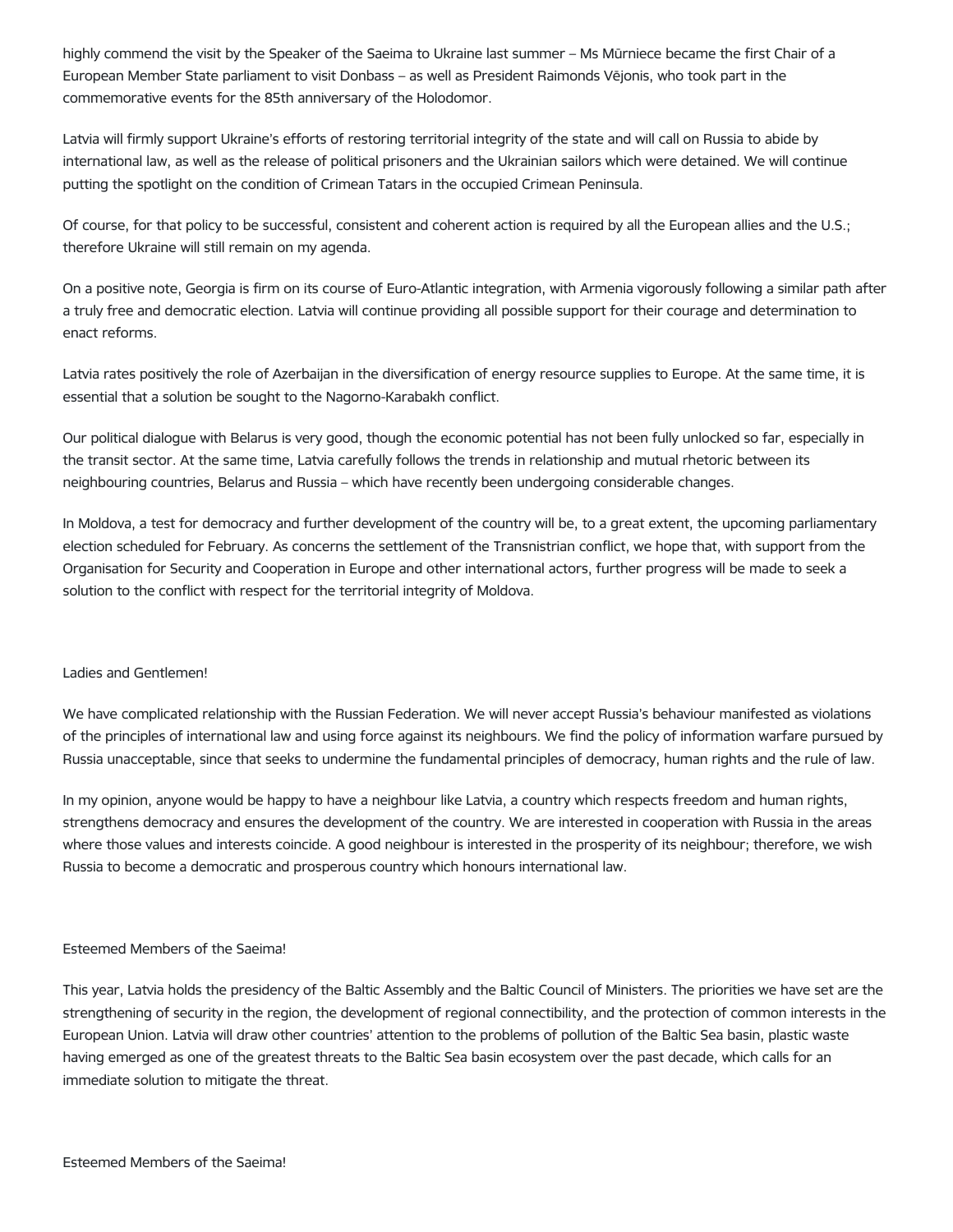The situation that has persisted non-addressed for a long time, related to restricting financial flows right here in Latvia, poses threat to the credibility and international reputation of Latvia's financial system.

It is not coincidental that a separate chapter in this year's foreign policy report addresses the fight against money laundering. Therefore, I would like to underline and call your attention to certain causal links. The fight against financial crime and the compliance with international sanctions is a generally accepted norm in the Western financial world. If a country fails to comply, market mechanisms or other countries disengage themselves from that country. And the market mechanisms – disengagement from legally troubled, or toxic, assets – are even stronger than the action by countries in that respect.

The financial sector of any country can assume the risks it can manage effectively. Latvia must currently take urgent risk reduction measures so that we could remain part of the international financial system. Still, it would be wrong to speak only about the responsibility of the state and financial institutions, since every company should make its contribution to the purity of economy, namely, demonstrate intolerance for terrorist financing and money laundering. The fight against economic crime is important not only because it is prescribed by law but first of all because that is the right thing to do, and it must be done with a genuine commitment, not only as a burden.

Latvia and the international community expect effective collaboration between non-financial and financial sector, raising awareness of money laundering and related crime, good corporate governance, and tangible results in the field of criminal law. Therefore, it's time to act instead of complaining.

The key to Latvia's security is a strong and competitive economy, since a prosperous Latvia is also a secure Latvia. Regardless of challenges in Latvia's financial sector, this is the right time for Latvia to strengthen its economic potential. Consequently, in the field of external economic relations, it should be considered how to provide support for the sectors of information technologies, food processing, pharmaceuticals, and industry, notably in the Middle East, South America and North America, the Gulf States, and Africa. The Ministry of Foreign Affairs is prepared to offer all assistance that our companies may need.

A considerable contribution to the economic growth of the European Union this year will be made by the Union's new trade agreements with Japan, Mexico, and Singapore, which just like the recent European Union's agreements with Canada and New Zealand will open up new markets and opportunities for Latvian companies – exporters of goods and services. It is also important to achieve progress in trade relations between the European Union and the US.

It is vital to be aware that following a long-term upward trend, the global economic cycle is nearing its decline; in the light of that, we expect new challenges to export and investment attraction in the coming years. To this end, we must be able to harness all emerging opportunities, to get foothold in the existing markets and to detect possible risks in time. That would make it possible to safely go through the downward spiral of the cyclic world economies and see the next upward swing.

In the coming years, it is strategic importance for the Latvian Government, together with its Estonian and Lithuanian counterparts, to provide all the required support for the implementation of the Rail Baltica project, which is undeniably the largest and most significant project in our region. Therefore, a common concerted approach and coordinated lobby efforts are more important than ever in order to achieve as favourable conditions for the project as possible in the European Union's new financial perspective.

The work launched on the creation of a regional natural gas market should be continued to ensure the highest market liquidity possible and strengthen the security of energy supply and reducing energy dependence on a dominant supplier country. For the regional market to function successfully, the planned investments in the strengthening and modernisation of the Baltic States interconnections should be leveraged.

The vote on the bid to host the XXV Winter Olympics is to take place this coming summer. There is a substantial likelihood that the Kingdom of Sweden will host the games, with the Sigulda Bobsleigh and Luge Track becoming one of the Olympic venues. This could be an excellent opportunity for Latvia's tourism sector and promotion of the international image of Latvia. Therefore, already at this point, we are prepared to offer all the necessary support so that Latvia could host Olympic Games in Sigulda.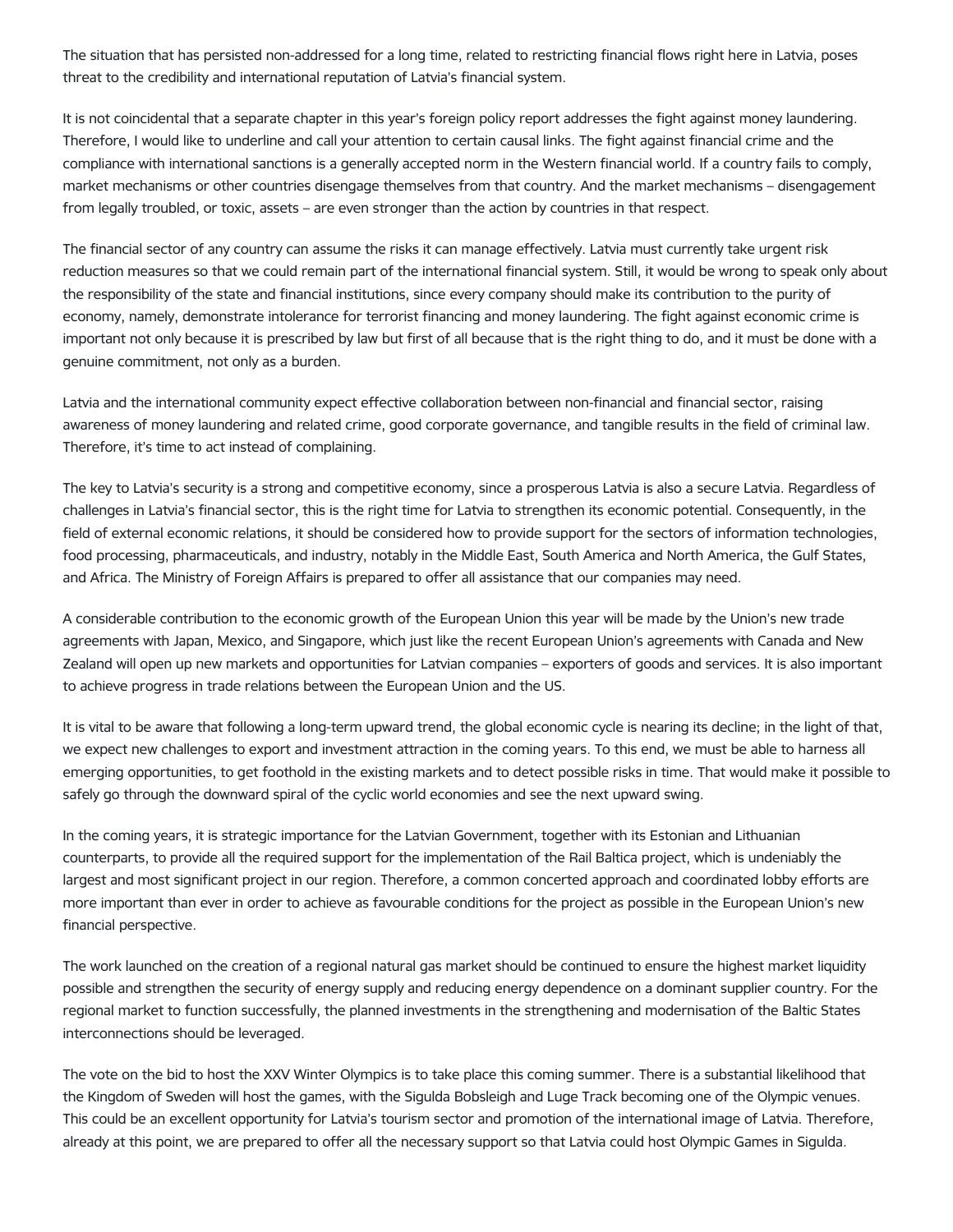## Ladies and Gentlemen!

It is important for Latvia to take part in development cooperation projects. There are purely practical reasons for that. In the framework of development cooperation, countries can effectively and in a targeted manner pursue their foreign policy interests and increase their influence in a definite region. With a limited financial contribution on the part of the state, Latvian companies and members of non-governmental organisations have limited possibilities of taking part in the European Union and UN development cooperation programmes. This in turn limits the possibilities of mobilising project funding from other countries.

Over the past decade, our Latvian non-governmental organisations in the Eastern Partnership countries and Central Asian countries have offered substantial contribution to the matters of good governance, media literacy and strategic communications. Let me thank them for their current work! In light of this, I urge you to take a strategic decision on the allocation of adequate state funding in the long term for the further implementation of development cooperation policy.

## Esteemed Members of the Saeima!

The Latvian state is interested in the many thousands of Latvian nationals living abroad not only preserving their link with Latvia but also keeping our native language alive for the coming generations. In the age of mobility, we must be able to ensure the sustainability of relations between the Latvian state and the diaspora, reinforce the link with the diaspora and cooperate closely with diaspora organisations. This can be best achieved through strengthening of the Latvian identity and the sense of belonging to Latvia, preserving the Latvian language, doing research in and safeguarding culture.

The diaspora should be involved, in a targeted manner, in the development of Latvia's economy, public administration and science, especially through support for the diaspora's self-organisation efforts in the field of economy and innovations. Latvia's interests lie in using the diaspora's intellectual resources and experience for the benefit of the country by involving the diaspora in economic and political activities and formulating common long-term goals for cooperation with the diaspora. The Diaspora Law produced in a genuinely common effort, came into force on 1 January. Its drafting was an example of the ability to engage with a large number of organisations and institutions, to communicate and reach an agreement. I hope that we will be able to ensure that the law is put in practice. The Saeima will have a major role to play in that – by adopting the required amendments to 12 sector-specific laws and assigning the necessary funds in the state budget.

## Excellencies, Ladies and Gentlemen!

This is a landmark year for Latvia's Foreign Service. On 29 July, we will celebrate the centenary of our diplomatic service and pay tribute to the Latvian diplomats who stood up for the Latvian state under the occupation and in exile, or died in the penal camps of the USSR and Nazi Germany.

On behalf of the Latvian Foreign Service, I would like to thank all the line ministries, central and local authorities, civil society organisations, social partners and especially the people working for the Foreign Service of Latvia, who helped fulfil Latvia's foreign policy tasks. Thank you for the job you've done!

Our generation is able to live in a free, democratic parliamentary republic. We can live in our own country and be part of its formation, strengthening and growth. With this in mind, I invite you to join efforts for the benefit of our country!

#### Thank you for your attention!